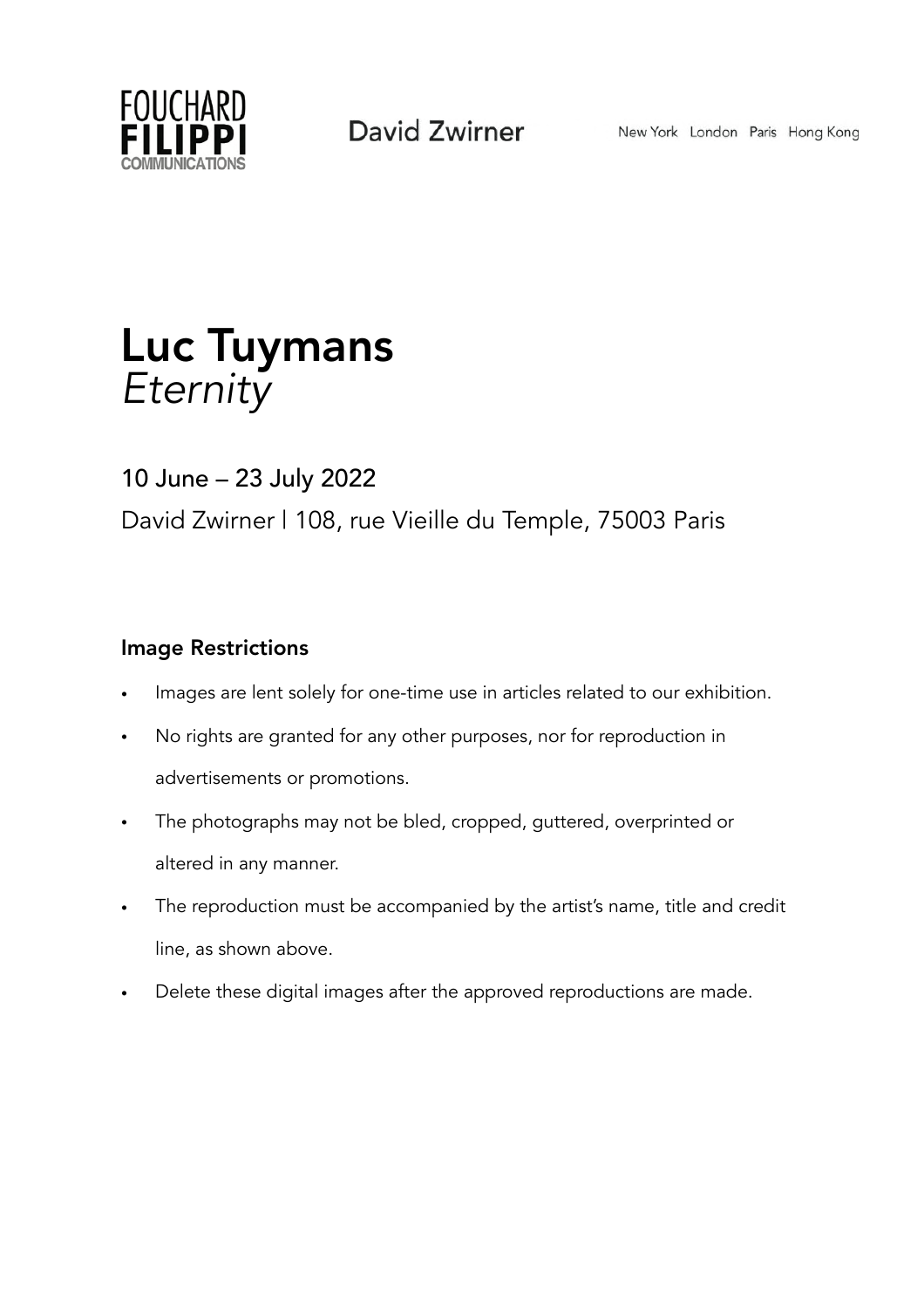# PRESS IMAGES

### IMAGES CAPTIONS - CREDITS



Luc Tuymans *Eternity* 2021

© Luc Tuymans Courtesy the artist and David Zwirner



Luc Tuymans *After* 2021

© Luc Tuymans Courtesy the artist and David Zwirner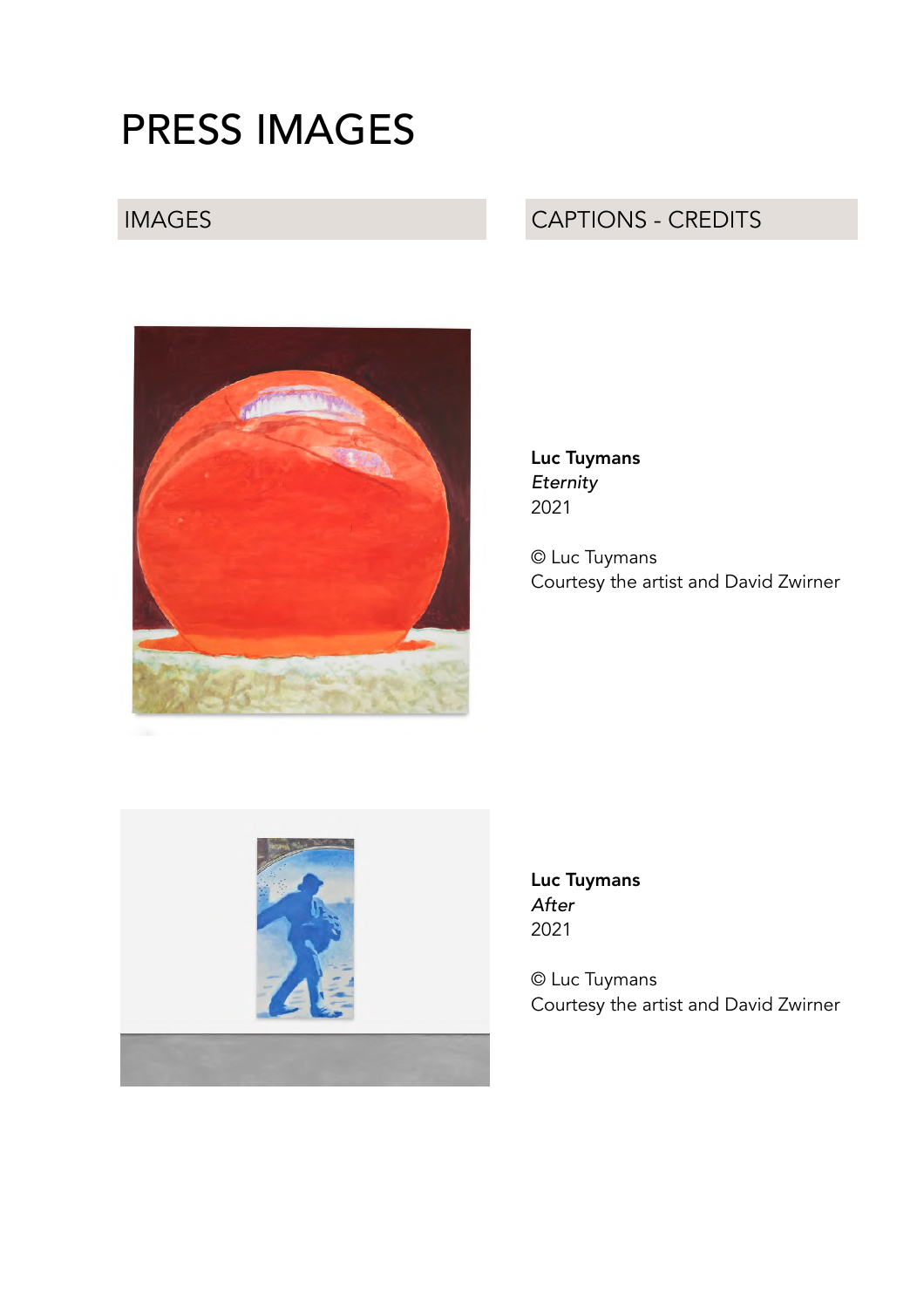IMAGES CAPTIONS - CREDITS

Installation view *Luc Tuymans: Eternity* Paris, 2022

© Luc Tuymans Courtesy the artist and David Zwirner



Installation view *Polarisation - Based on a data visualisation by Mauro Martino* 2021

© Luc Tuymans Courtesy the artist and David Zwirner



Installation view *Luc Tuymans: Eternity* Paris, 2022

© Luc Tuymans Courtesy the artist and David Zwirner